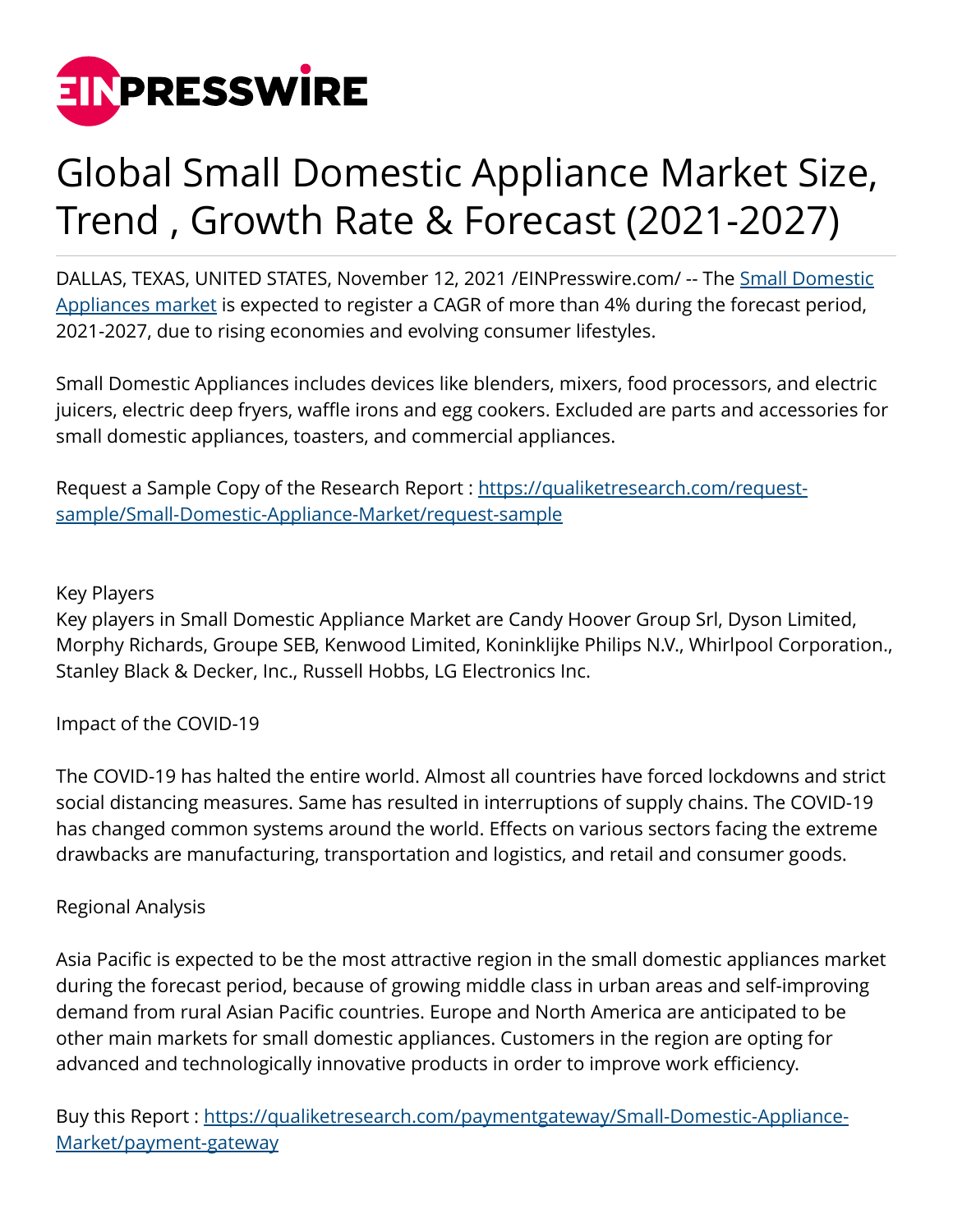## Key Development

In January 2021, Samsung and Deutsche Telekom completed the first 5G SA trial in the Czech Republic. The two companies achieved outstanding results with Samsung's MU-MIMO technology demonstrating three times higher spectrum efficiency compared to LTE.

In December 2020, South Korea-based LG Electronics Inc. and automotive supplier Magna International Inc. launched a joint venture that will make key components for electric cars.

Market Segmentation

By Product • Kitchen Appliances • Eloor Care Appliances • Personal Care Appliances • Heating Appliances • Others

By End Users • Residential • Commercial

By Distribution Channel • Online • Offline

By Region • North America • Latin America • Europe • Asia Pacific

• Middle East & Africa

Get your Customized Research Report: [https://qualiketresearch.com/request-sample/Small-](https://qualiketresearch.com/request-sample/Small-Domestic-Appliance-Market/ask-for-customization)[Domestic-Appliance-Market/ask-for-customization](https://qualiketresearch.com/request-sample/Small-Domestic-Appliance-Market/ask-for-customization)

#### About Us

QualiKet Research is a leading Market Research and Competitive Intelligence partner helping leaders across the world to develop robust strategy and stay ahead for evolution by providing